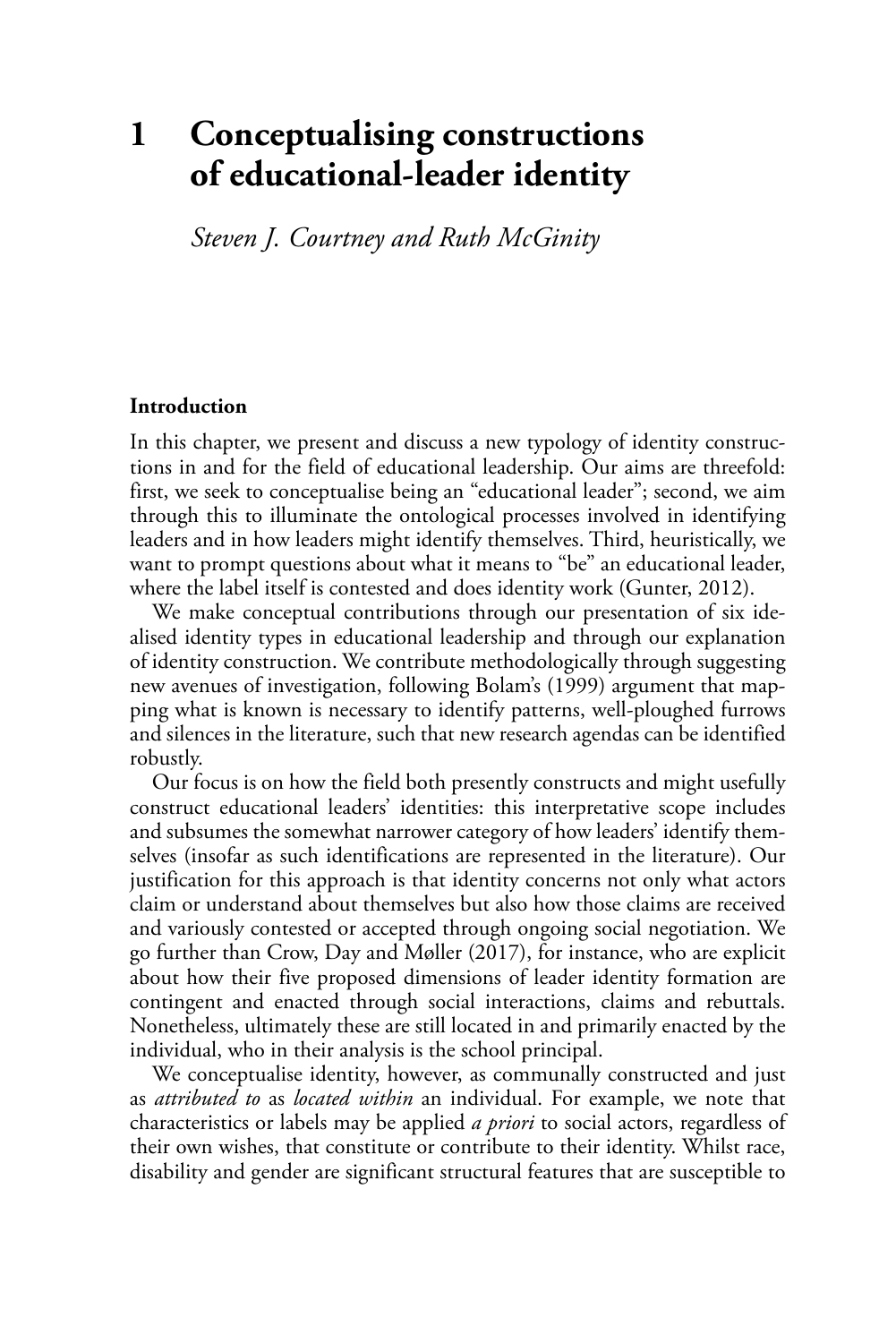being imposed in this way, this principle extends too to other labels, including scholars' or policy-makers' normative interpretations of leaders' identities. Followers, too, may impose, legitimate or perceive leaderful characteristics.

Such statements raise important questions concerning where and in whom an 'identity' is located and what interplay of structure and agency produces it. The literature is replete with examples where extrinsically derived labels such as 'distributed leader' (e.g. Courtney & Gunter, 2015) have become incorporated into the accounts of research participants and how they understand and narrate their identity.

Equally, there are instances of stigmatising identity markers concerning for example race (Johnson, 2016) and sexuality (Courtney, 2014) being attributed to those professionals constructed as school leaders, and these meanings being variously rejected or reimagined. Notwithstanding such rejections, those stigmatising identity features remain discursively available for imposed re-application at any moment. Despite embodying an identity, the educational leader doesn't get the final say over it. We are not claiming simply that the liminal space between 'leader' and 'follower' is busily vital in constructing the former's identity: we suggest that identity is a shared resource and a 'site of struggle' ( Maclure, 1993 , p. 312), where the struggle is as much with others as it is with oneself, as in Maclure's (1993) analysis. This should not surprise: despite these individualised times (Courtney, McGinity & Gunter, 2018 ), identity has always been relational. One identifies or is identified with another, not with oneself (Crimp, 1992). Identity is not private property and is not reducible to subjectivity.

Our inspiration by elements of the Hegelian understanding of identity – that is, that denotes it as a common rather than individual enterprise – prompts two observations that speak to our methodology. First, embodiment brings no particular privileges in processes of identification; and second, agency is necessary but insufficient in such processes. A third observation differentiates our approach from Hegelian objective idealism: we argue that embodiment is product and producer of a material reality that is interpreted nonetheless in incalculably multiple and socially contingent ways. So, for example, we hold that sex produces material differences that do not determine practice but that are susceptible to categorisable social responses, which may be conceptualised and experienced as gender. This is meaningful for the female educational leader and for our sociological analysis of her identity.

The methodological statements we set out above are consequential for the scope of our analysis, in that the field attributes leadership and hence leaderful identity more widely than only amongst those post-holders who form the object of analysis in most previous studies. Whilst it is our intention to capture and exemplify this through our typology below, we are clear that our aim is not to map the extant field: our typology draws on new conceptualisations to provide a trajectorial heuristic for the field to be used in the generation and analysis of future empirical projects. Our typology will also prove useful to educational professionals in senior roles, through indicating new directions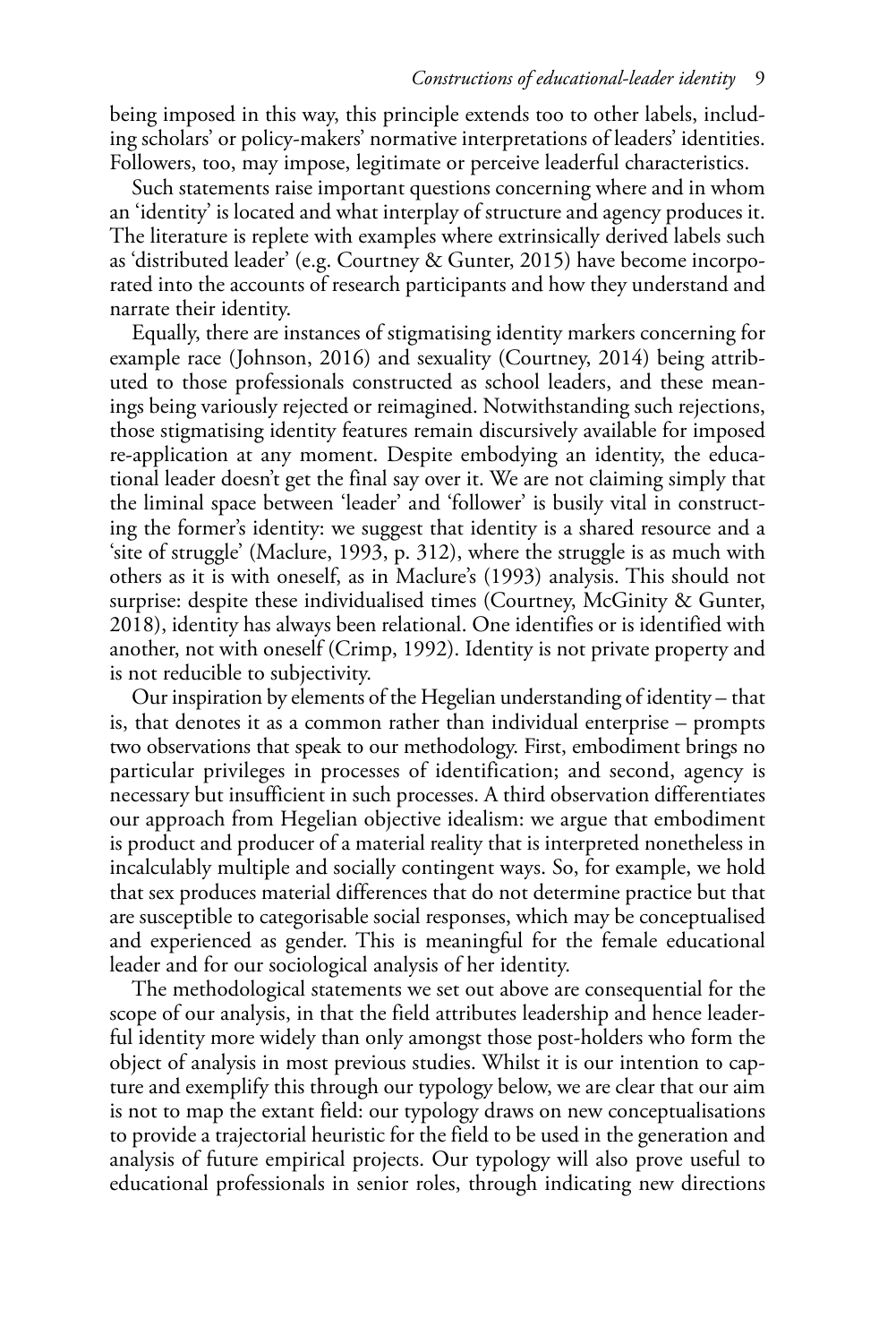and possibilities for their own identity work; through legitimating practice that contra-indicates the characteristics and features of what we identify here as the dominant leader "character" constructed in policy; and through making explicit how critical reflexivity is a desirable disposition in leadership in prioritising educational purposes and values.

# **Our intellectual resources and methodology**

We intend here to deploy two dimensions to illuminate identity and identifying in educational leadership (see Figure 1.1 , shaded cells). The first is *leader stability*: this dimension speaks to the spectral ontological status of "leader" and the ways in which it is imbricated in its more "fixed" iterations with notions of "role", and in its less "fixed" iterations with "practice". The second dimension is *subject reflexivity concerning leadership*: this attempts to capture how the agency of those constructed as educational leaders is deployed more or less reflexively and the effects this has on identity. We explain these two dimensions in more detail below, along with the intellectual resources we have drawn upon to operationalise them as typological dimensions.

Through reported research projects, the field constructs the notion of "leader" as variously more or less stable, and so an ontological spectrum exists that stretches from *leader as role*, that is, fixed, to *leader as one doing leadership*, that is, where the concept of "leadership" is understood in different ways. In this second category, such understandings extend as far as *leadership as relational practice* (e.g. Eacott, 2015), where meaning-making practice is decoupled partly or entirely from the label of "leader" and where what is

|                                                     |                        | More $\leftarrow$ "Leader" Stability $\rightarrow$ Less                    |                           |
|-----------------------------------------------------|------------------------|----------------------------------------------------------------------------|---------------------------|
|                                                     |                        | Leader-as-Character                                                        | Leaderfulness-as-Practice |
| Subject Reflexivity Concerning<br>eade <sub>1</sub> | Minimally<br>reflexive | The Right Fit                                                              | The Object of Analysis    |
|                                                     | eflexive<br>Self-      | The Fabricator                                                             | The Reinterpreted         |
|                                                     | reflexive<br>Critical  | The Troublemaker                                                           | The Influencer            |
|                                                     |                        | Intrinsic $\leftarrow$ Location of leader identity $\rightarrow$ Extrinsic |                           |

*Figure 1.1* A typology of conceptualisations of educational-leader identity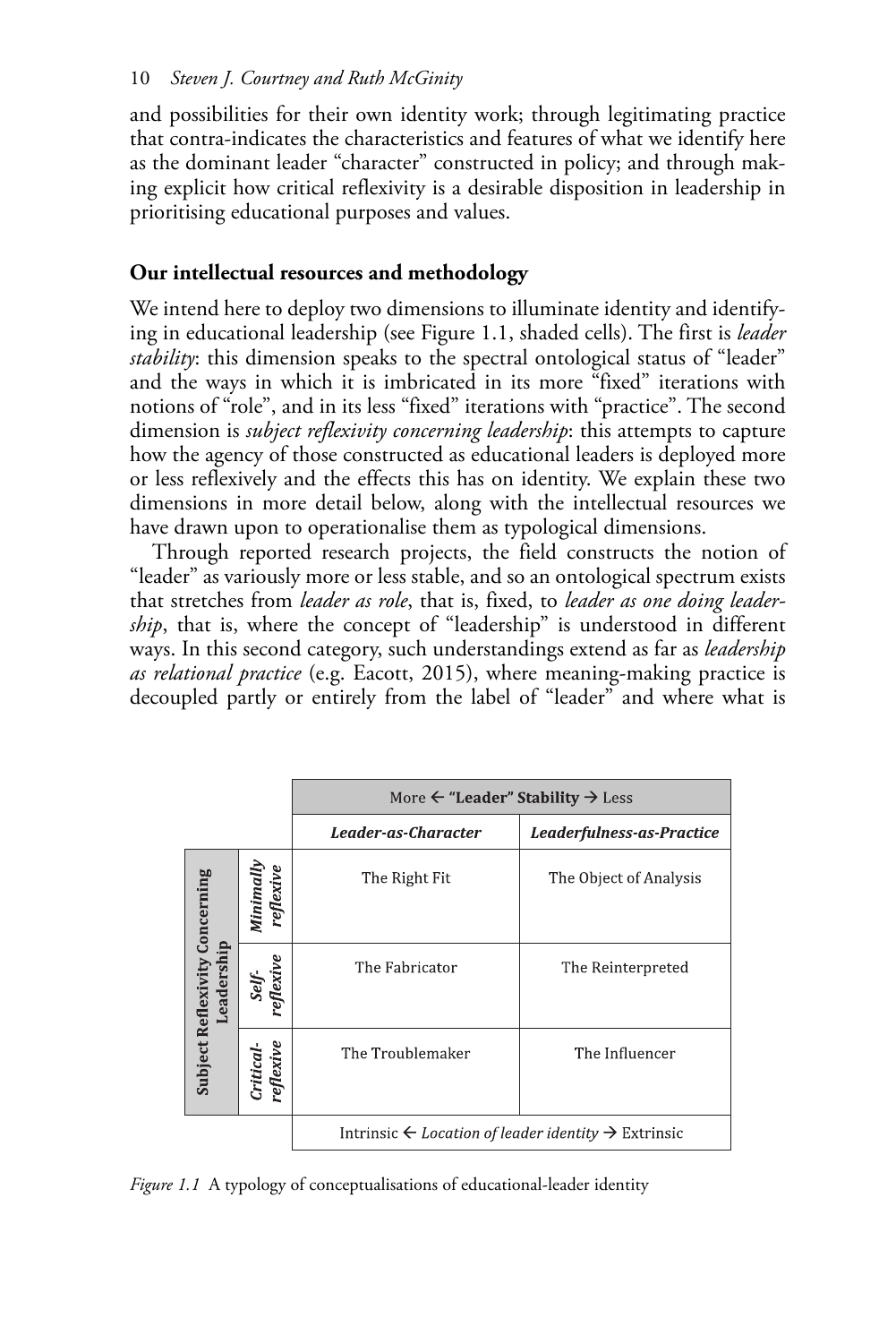actually signalled through that label is a senior role holder (e.g. principal, headteacher or executive headteacher).

Much of the predominantly functionalist scholarship in the schooleffectiveness and school-improvement leadership fields accepts and reproduces an assumption of leader stability, where "leader" reduces to role in signifying the person in the top job. There is considerable evidence, too, that this stability is reflected in the accounts of some educational leaders themselves. For example, Fuller's (2017) theorisation of "leadership monoglossia" (p. 18) aims to capture such instances of alignment between leaderful agency and the role constructed for leaders through policy. Such ontological buy-in results in the collapse of the meaningful distinction between leader role and leader identity, producing increased identity stability.

We now set out in more detail the two conceptual resources that inform our typology: *leader stability*, which we depict as either character or practice, and *subject reflexivity concerning leadership*, which we arrange spectrally from minimally to critically reflexive.

## *Leader stability: the leader as a MacIntyrean "character"*

To theorise and typologise this aspect of identity, we have drawn on MacIntyre's (2013 [1981]) "dramatic metaphor" (p. 32) of the *character*. MacIntyre invokes a theatrical tradition exemplified in Japanese Noh and English mediaeval morality plays in which the use of stock characters fulfilled vital functions. These functions consisted in delimiting plot and action; enabling immediate audience recognition; facilitating the audience's interpretation of the behaviour and, importantly, morality of the protagonists playing these characters; and structuring the actions of these characters' co-players, along with their interpretation.

MacIntyre applies this metaphor also to certain social roles in particular cultures, such that understanding the character enables the interpretation of the actions of whoever inhabits that character. This means that in characters, "role and personality fuse . . . [and] the possibilities of action are defined in a more limited way than in general" (p. 32). Not all social roles qualify as characters: these latter "are a very special type of social role which places a certain kind of moral constraint on the personality of those who inhabit them in a way in which many other social roles do not" (MacIntyre, 2013, p. 32). Characters are therefore "the moral representatives of their culture" (p. 32). However, these embodied moralities do not achieve universal assent: indeed, characters may prompt the dissensus necessary to reinforce their status as the essence or standpoint against which oppositional moral definitions or stances are made or taken.

For MacIntyre, Weber's (2012 [1947]) idealised type of the bureaucratic manager constituted a character owing to its domestication – and thus recognition – across industrialised economies internationally and to the way in which the manager's objectives – to apportion resources rationally, effectively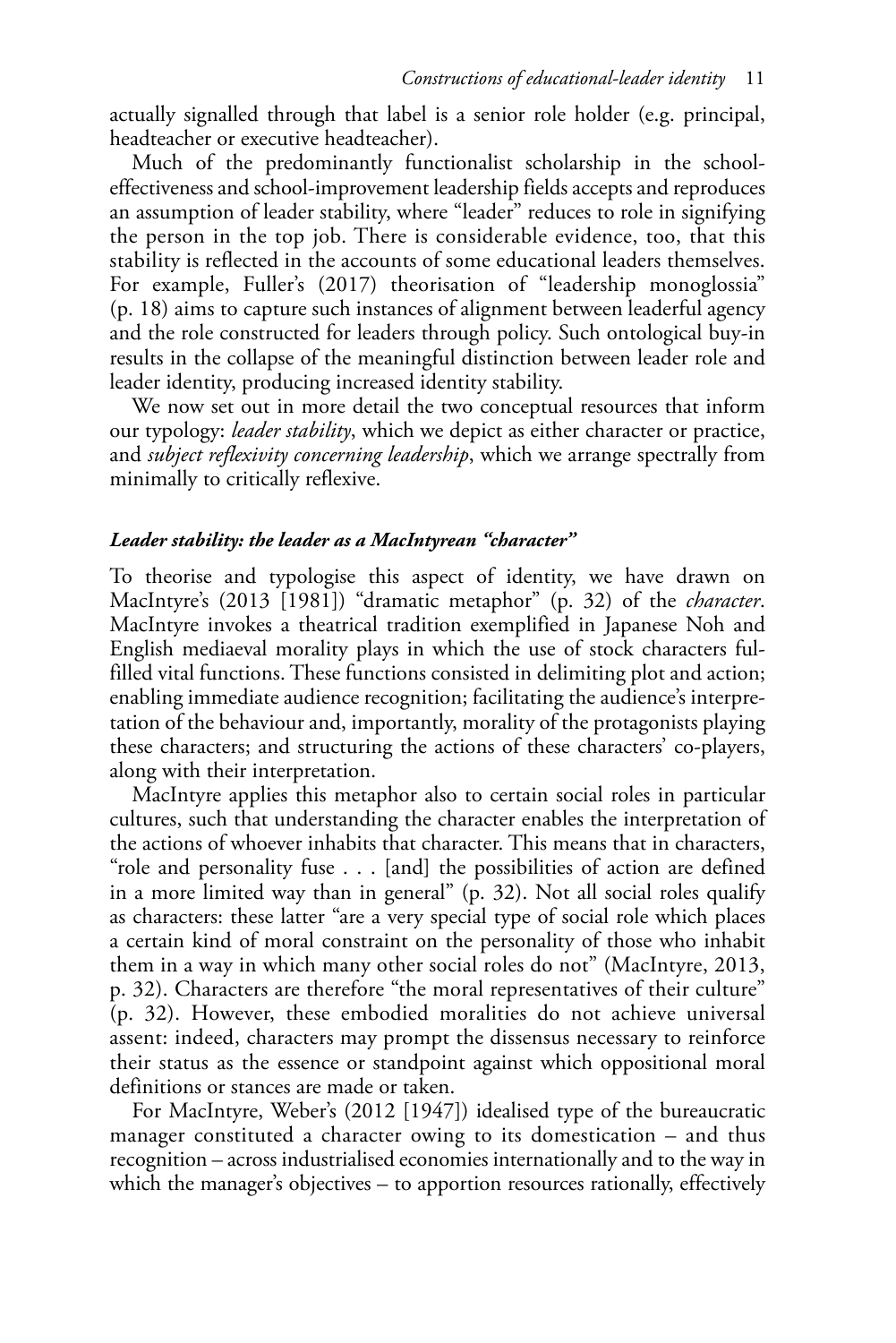and efficiently – denote not neutral, valueless objectivity but rather an implicit morality. This is because rationality and particularly effectiveness concern ends, and 'questions of ends are questions of values' ( MacIntyre, 2013 , p. 30).

Inspired by important scholarship from, for example, Rogers (2017), we suggest that this morality was transferred from management to educational leadership from the 1990s in what we call the Great Leadership Turn (GLT), where the moral objective to improve children's outcomes entered educational leadership's definitional gates in a Trojan horse of unthreatening blandness. As Rogers (2017) points out, however, "moral purpose as a trope served to reinforce that one [i.e. school leaders] had no choice but to be on board with the programme" (p. 140). Through this, the *educational leader*  was simultaneously endowed as a MacIntyrean character in its own right and the morality it represented was defined in alignment with what has been characterised as the neoliberal global education reform movement (GERM) (Sahlberg, 2011). Our example, using Rogers (2017), is from England, and whilst we argue that the leader character, like the Weberian Bureaucratic Manager, is international, it will not be identical internationally. Its characteristics will be suffused with features of the state-level policy environment and with local historical traditions and expectations of what it means to be an educational leader.

We argue through incorporating it into our typology that educational leaders may enact their agency to embody the leader not as a role but as a character, where it becomes indistinguishable from other elements of their professional identity. We therefore use it here to exemplify and illuminate the more stable end of our dimension of *leader stability* in our typology.

#### *Leader stability: leaderfulness as practice*

To conceptualise the other, less stable end of this identity dimension, we have applied two guiding typological principles. First, since it must provide an ontological counterpoint to the notion of leader-as-character, and following Hegelian principles of communally held identity, it must entail the possibility of the "leader" in question being unaware of the label being applied to him or her either at all *or* in that particular way. This element of the stability dimension therefore privileges imposed over claimed identity and so is derived *extrinsically* in contrast to the MacIntyrean character's *intrinsic* location. Consequently, typological examples might include professionals not in formal "leadership" roles.

Our second methodological principle was that such an imposed identity must nonetheless reflect how the field constructs leadership and understands those who undertake it. Here, we draw on Raelin's (2011 ) conceptualisations of *practice* as an alternative. Raelin (2011 ) binarises leadership-as-practice and leaderful practice: for him, the former refers to the collective actions that group members undertake to achieve a goal, whereas the latter, through "collectiveness, concurrency, collaboration, and compassion . . . is based on a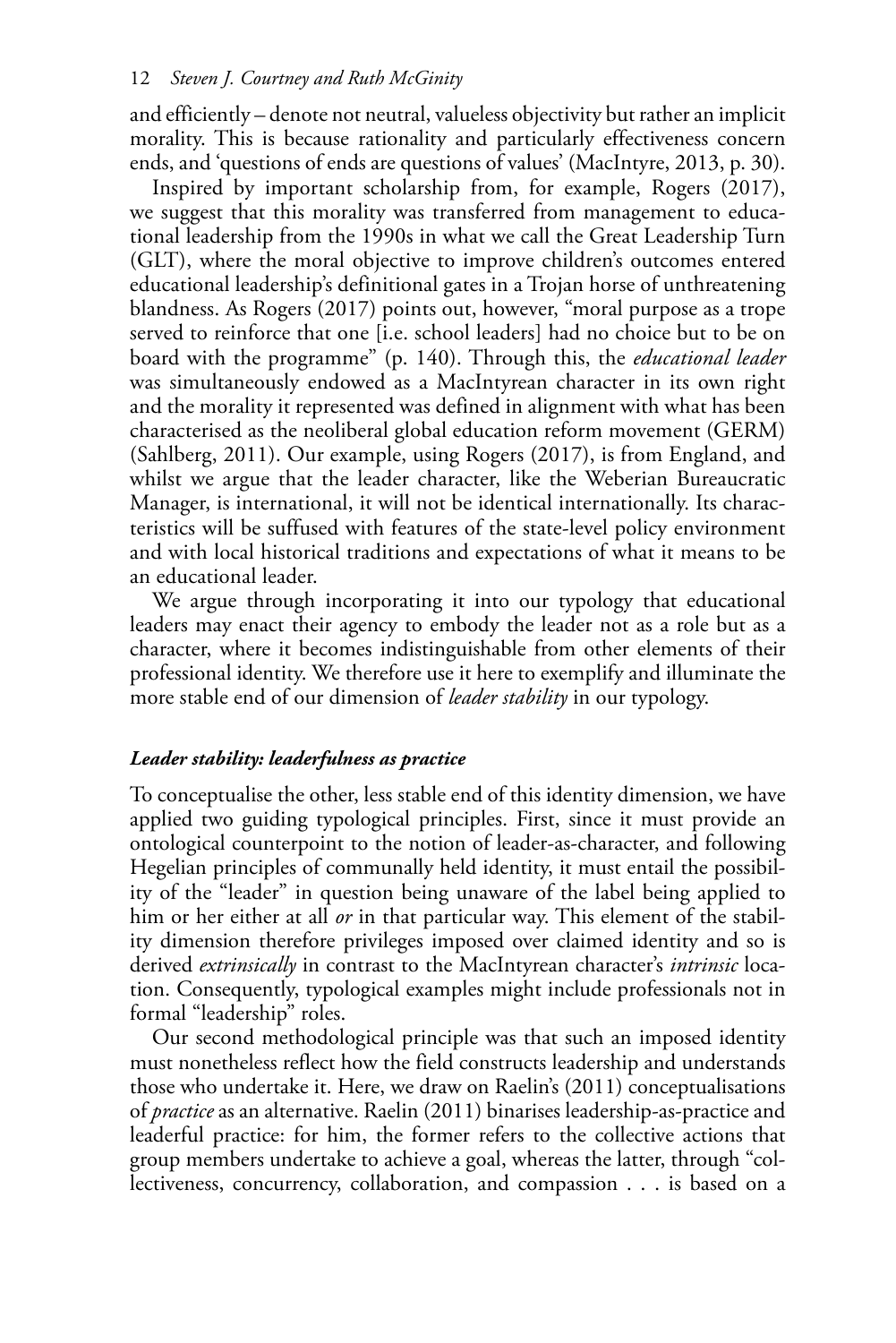democratic ideology that calls for the co-creation of a community by all who are involved interdependently it its development" (p. 2014). Our usage of leaderful practice depicts these two states as a spectrum rather than a binary, with our overlaying concept of subject reflexivity helping to explain how and why one shifts to the other. Our purpose in deploying practice typologically builds on Raelin's (2011 ) in having the concept illuminate not simply activity but identity construction in the field. This dimension captures those instances where what a professional does may be understood and sometimes re-packaged as leadership. Our following Raelin (2011) in calling these *practices* comes also from our sociological grounding: we intend this category to speak as well to those parts of the educational-leadership field that call these *behaviours*. The range captured is epistemologically wide, extending from critical and/or constructionist accounts of relational leadership and leaders (Eacott, 2014) to functionalist activities (Fullan, 2008), practices (Leithwood, 2005) or traitbased conceptualisations. In all cases, however, decisions are made extrinsically (e.g. by scholars or policy-makers) about what constitutes leadership practice, and the identity label of leader is attached to those demonstrating or who are in a position to demonstrate such practices.

# *Subject reflexivity concerning leadership*

For the second dimension, we look beyond educational leadership to the field of critical management studies to draw and build on Cunliffe's (2003, 2009) elucidations of reflexivity. We have selected this concept because it enables us to build into our model an explanation of agency and how its enactment might serve to reproduce or disrupt sanctioned professional identities. Cunliffe (2009) divides reflexivity into two sub-forms: self-reflexivity and criticalreflexivity. The former is defined as

recognizing that we shape and are shaped by our social experience, and involves a dialogue-with-self about our fundamental assumptions, values, and ways of interacting: a questioning of our core beliefs, our understanding of particular events, and how these shape our own and others' responses. Through this self-reflexive process we may become responsive to others and open to the possibilities for new ways of being and acting. (Cunliffe, 2009, p. 98)

In using self-refexivity to typologise leader identity, we aim to capture instantiations, products of and motivators for forms of responsive and pro-active agency that, frst, take into account features of the structural landscape, and second, contribute to identity formation.

For Cunliffe (2009), critical-reflexivity goes further in that it involves "examining and unsettling our assumptions, actions and their impact and, from a broader perspective, what passes as good leadership and management practice" (p. 98). Taking our cue from the critical-scholarship tradition where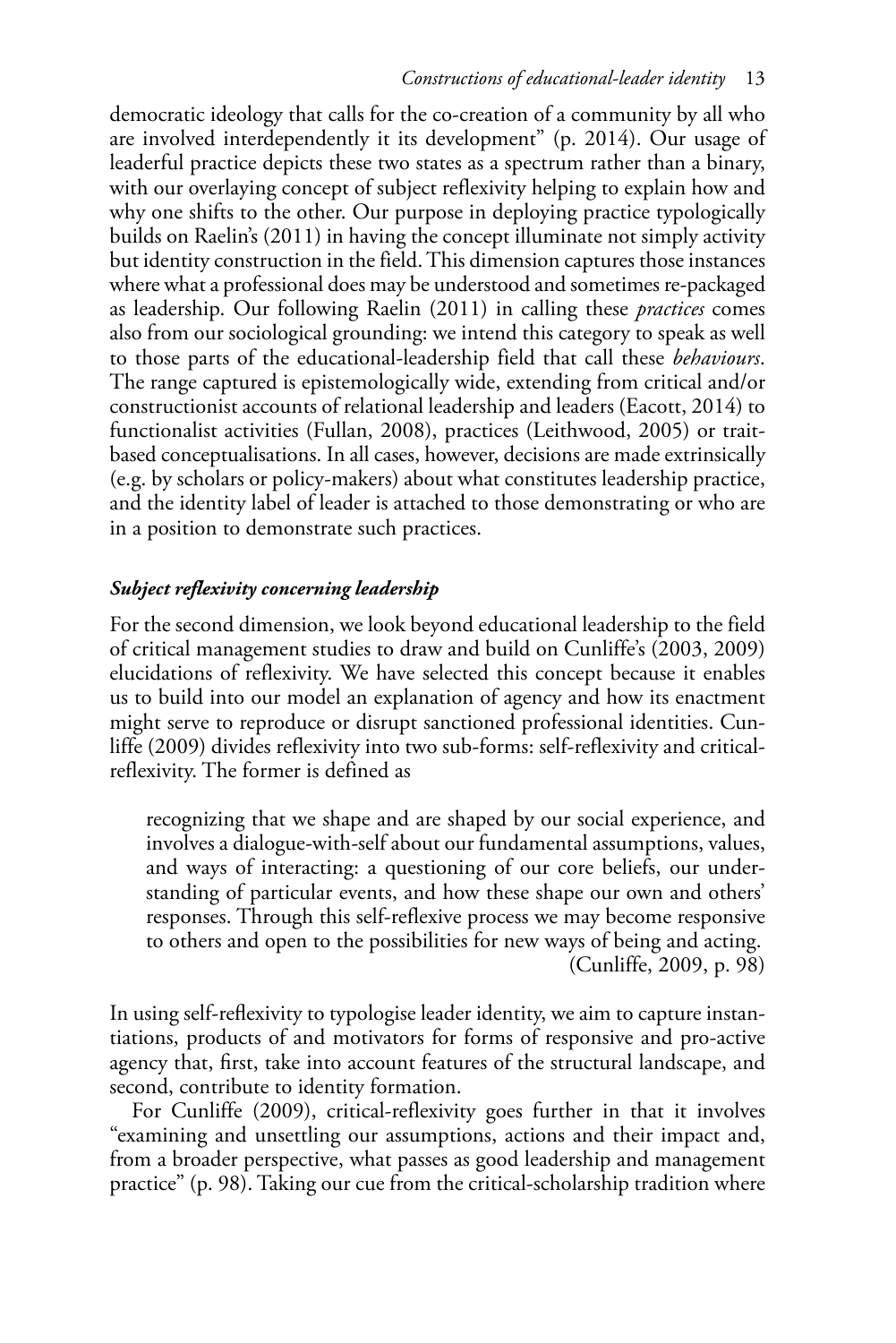we locate ourselves epistemologically and axiologically, we argue that criticalreflexivity should seek to disrupt practices, cultures and other reified power relations such that more equitable and just outcomes are achieved, or processes are followed. So if self-reflexivity is about changing the self in response to or anticipation of the social world's features or functions, then criticalreflexivity is about attempting to improve the social world through how and who we are in it.

We have added a "minimally reflexive" row to our typology to categorise two sorts of instance, depending on their location on the "leader stability" dimension. The first is where the leader character is adopted agentically and seemingly unproblematically, or at least is performed that way in the data generation, or is so reported in the literature. The second set of cases is where a leader identity has been imposed extrinsically upon a group of professionals evincing practices that they didn't know qualified them for the label of "leader" in the analysis of certain scholars or in policy documents. They cannot but be minimally reflexive of such an act of identification.

In creating this dimension of reflexivity, we aim to reflect typologically what we see as a key producer of leaderful identity. That is, the degree and effects of professionals' subjective understanding of and engagement with *embodied power relations* and how this understanding and engagement speak to their identity and/or practices. Our reading and our research lead us to suggest tentatively that minoritised status may produce such awareness. We argue that finding that elements of one's background, culture or identity are "othered" in relation to default conceptualisations of "leader" may prompt reflection on these norms, how one is to negotiate them, how such norms came to be constructed and what they reveal of the society that created them. The label "leader" *tout simple* does not capture the entirety of these professionals' identities because they understand its limitations and/or see how their presence as conditionally included "others" symbolically and materially changes the category. An interplay results between the leader role as discursively constructed and practised and an identity that is *problematic* in some way when considered in relation to this role, including the ways in which, for example, female sex, along with the way this is interpreted through a gendered and gendering lens; the disabled body; or homosexuality are rendered as conceptually less compatible or even incompatible with leadership.

Of course, minoritised status is not a pre-condition of self-reflexivity: Bourdieu's (1990) concept of *habitus* – consisting in the embodied structural conditions, experiences and interpretations of one's present and former existence and, therefrom, one's reasonable expectations of the future – enables a much richer way of conceptualising the myriad paths through life that might dispose one to recognise more or less readily and to feel more or less acutely the hard edges of normalising discourses and to question them as well as one's place in relation to them. Following Bourdieu (1990), we centre through our typology the importance of agency in analysing how actors respond differently to structural conditions.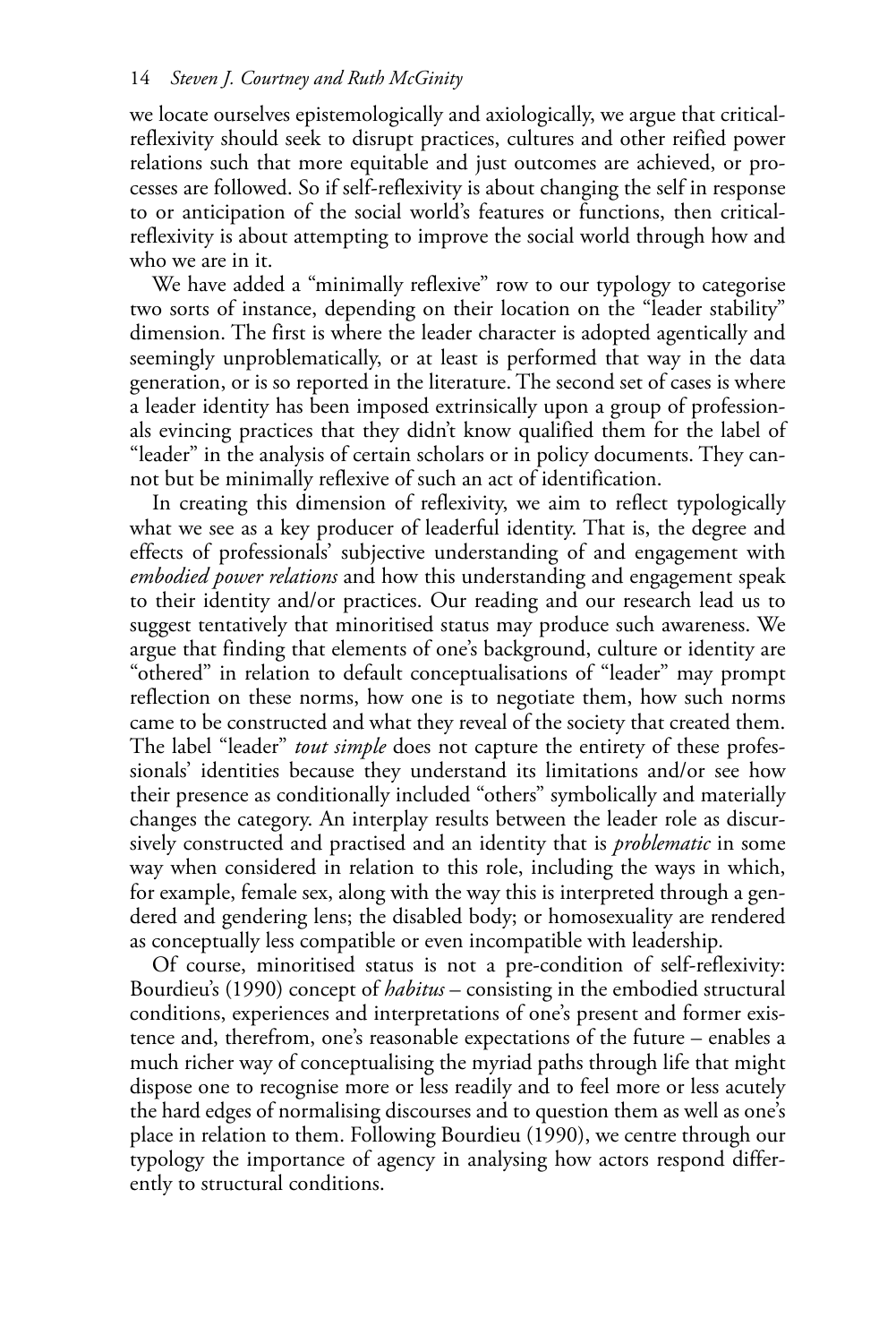Our approach here is purposively meta-interpretive: it aims at what research indicates might be common across group-identity features predicated on, for example, race (Johnson, 2016), sex and the gendered meanings attached to it (Ball & Reay, 2000; Bradbury & Gunter, 2006; Fuller, 2013) or sexual orientation (Blount, 2003; Courtney, 2014; Lugg & Tooms, 2010). Our approach produces losses: collectively, we two are minoritised through *inter alia* sex, sexual orientation and (hidden) disability, and so we are aware of the particular histories and possibilities of oppression that are marginalised or rendered unsayable through conceptualising them through an over-arching dimension. Nonetheless, this loss of singularity enables the articulation of a more generalised type and so may speak more widely across and to the field.

## **Illuminating identity through the typology**

First, a methodological disclaimer: like any typology, ours reduces social reality through selective representation and juxtaposition to illuminate and explain certain features that we argue to be important (see Bruce & Yearley, 2006; Courtney, 2015; Ribbins & Gunter, 2002). Consequently, whilst our focus is the field of educational leadership, the entire field is not here. In this, we follow Weber (2012 [1947]), who, in elucidating his three types of legitimate authority, noted:

The fact that none of these three ideal types . . . is usually to be found in historical cases in "pure" form, is naturally not a valid objection to attempting their conceptual formation in the sharpest possible form.

( Weber, 2012 [1947], p. 329)

Indeed, a striking conclusion that we draw through our typologising in this way is that certain parts of the feld are under-represented in the identity literatures.

In searching through the literature to inform our typology, we have ensured that each of the four educational-leadership knowledge domains identified by Gunter (2001) is represented through our selection of research-project outputs; that is, critical (Ball, 2000), humanistic (Stevenson, 2006), instrumental (Fullan, 2008) and scientific (Hopkins, 2008). Our evidence base is predominantly drawn from England, through which we generate a conceptual heuristic capable of prompting questions internationally. Our methodological focus is biographical data generating accounts of identity, supplemented by scholarly conceptualisations of identity and policy documents.

In the next sections, we typologise six possibilities suggested by our selection and deployment of two dimensions of identity (see Figure 1.1 ), exemplifying each with references to reported research and policy documents. In proposing idealised types, we do not imply that movement between them is impossible, particularly over time, nor that one person might not demonstrate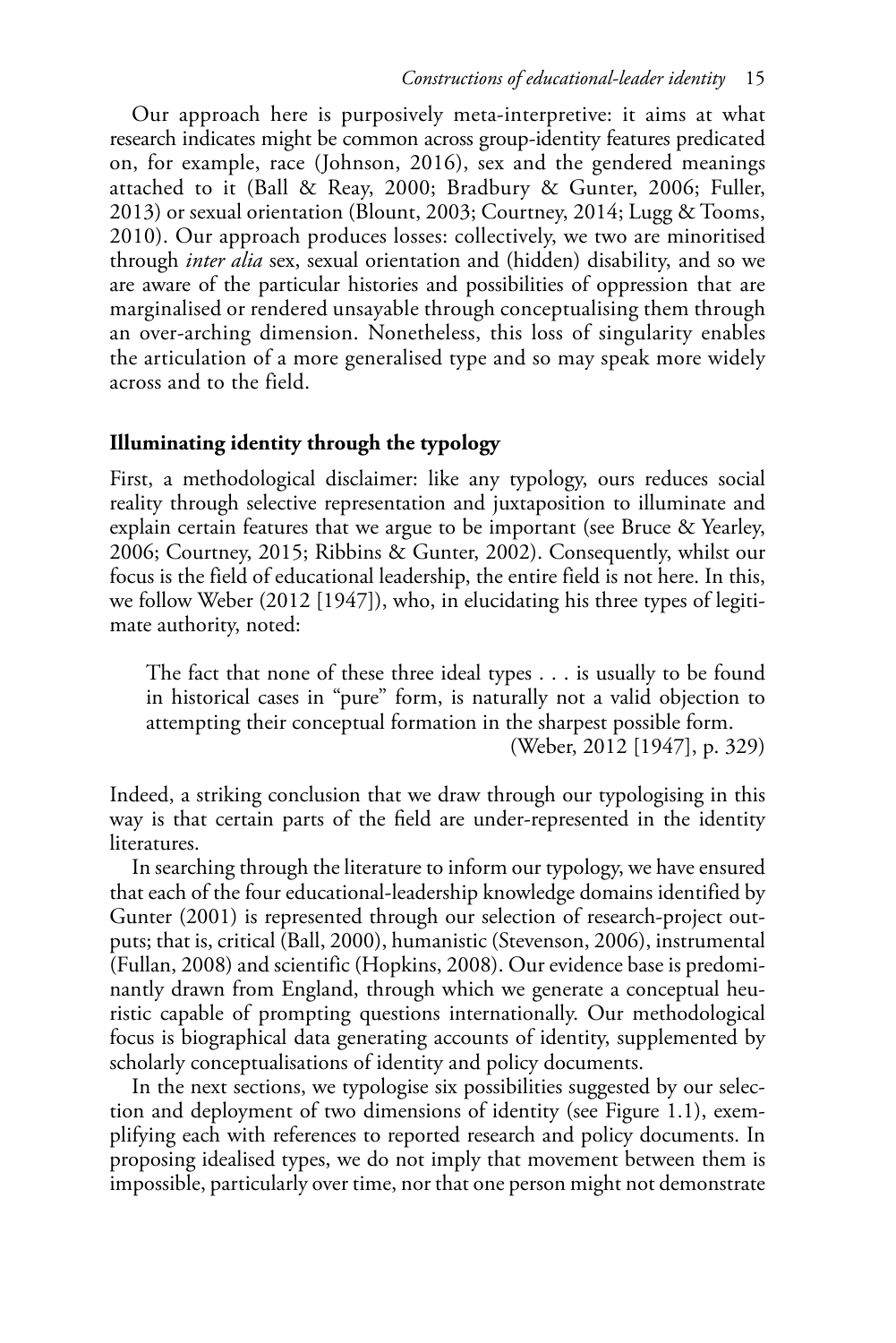elements of more than one type simultaneously, particularly when contrasting identity-as-claimed with identity-as-conferred.

#### *The Right Fit*

This type exemplifies the *minimally reflexive leader-as-character*. The leader identity is conferred, accepted and legitimated through the label of leader that comes collocated with the post. This label is therefore an automatic corollary of recruitment into such positions as principal, head teacher, executive head teacher, chief executive officer of, for instance, a multi-academy trust or charter management organisation. Nonetheless, accepting such a label and choosing to work within the discursive boundaries implied through the character it denotes signifies agentic decisions, and the Right Fit repeatedly enacts his or her agency in this way such that the leader character becomes the professional identity. This might be through disposition, history, corporeal good fortune, for example, in possessing a white, male, able and fit body (see Sinclair, 2005, for an example from organisation studies); these constitute reasons (not) to notice and/or question a normalising leadership discourse that positions the Right Fit unproblematically as *fit to lead*.

The Right Fit's focus of practice is whatever leaders are "supposed" to do as revealed by the constituting features, suggested activities and characteristics of the leader character in that society at that time. This will be heavily influenced through the policy landscape and other structuring influences.

Examples of the Right Fit from the field of research can be found in Armstrong, Ko and Bryant (2018), Courtney (2017), and McGinity (2015).

#### *The Fabricator*

This type exemplifies the *self-reflexive leader-as-character*. Here, the Fabricator understands that background, policy environment, agency and disposition influence "leadership" practice and identity and how these are perceived. The name 'Fabricator' invokes Ball's (2000) concept of fabrications, later applied to school leaders by Courtney (2016), where auditable identities are constructed for the purpose of performative accountability. We extend the metaphor here to include any reflexive attempt to perform the leader character, where (1) there is a gap between the character's identity features and those of the role-holder attempting to pass, and (2) the role-holder is aware of this. Fabricating requires continuous work on the self: a ceaseless renegotiation between what presently is and what will be required to pass convincingly as the leader character. Passing is the goal of all Fabricators, for their leader identity, like that of the Right Fit, is legitimated through the label of leader and the extent to which the label is perceived to fit. This takes effort, and consequently this identity work is also the focus of the Fabricator's leaderful practice, particularly where the leader character shifts owing to policy/cultural or ideological reasons, leaving the identities of those inhabiting it behind. This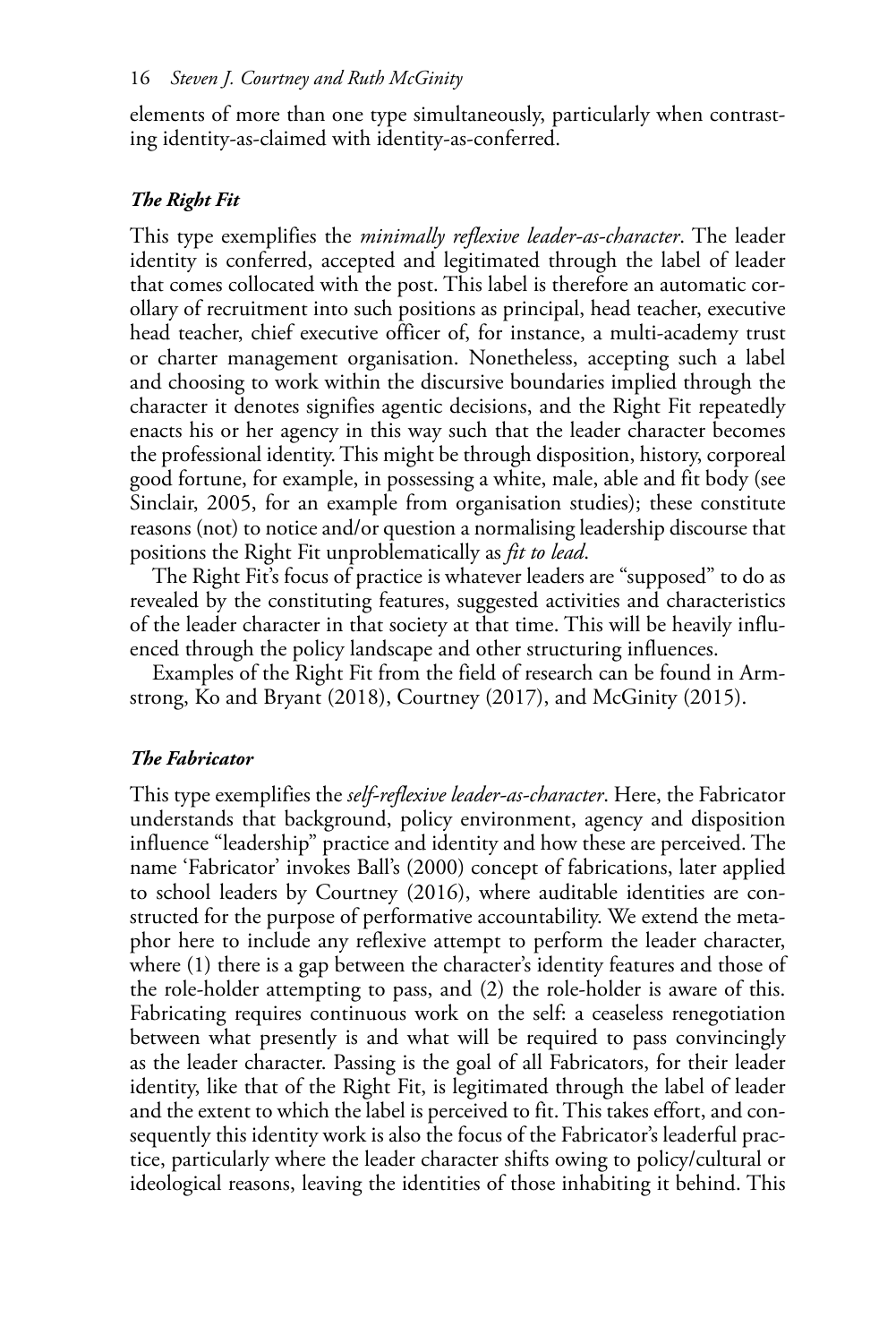has been theorised using Bourdieu's concept of hysteresis (Courtney, 2017; Lythgoe, 2017): those who persist in trying to re-align their identity with the new requirements of the field are, in our analysis, Fabricators.

The literatures contain many references to Fabricators, variously conceptualised, for three reasons. First, many leaders are reasonably self-aware; second, many want to "be" the best leader they can, and the most freely available discursive template is the leader character; and third, many articulate in research accounts the dissonance between this character and their own attempts to live up to it. This dissonance may arise owing, *inter alia*, to recent appointment (e.g. Stevenson, 2006); to the desire to "overcome" the "disadvantages" (for educational leadership) of being, for example, a woman (see Fuller, 2013); or to intensifying performative demands on the self ( Hammersley-Fletcher,  $2017$ .

#### *The Troublemaker*

This type exemplifies the *critically reflexive leader-as-character*. The Troublemaker's leader identity is legitimated through the leader label and practices, insofar as these pertain to educational rather than managerial or corporatised goals. In this sense, the Troublemaker has a somewhat different idea of what the leader character should and might be from how it is constructed in policy texts and in discursively approved practices. Some feature of the Troublemaker's own background, perhaps an identity status that is minoritised in some way, or some other acquired disposition to question normalising discourses of power (see Bourdieu, 1990), produces dissonance with the hegemonic leader identity and an agentic disposition to "be"/"do" otherwise.

The focus of the Troublemaker's practice is consequently the leader character itself: the Troublemaker works on himself or herself to change this character through inhabiting it differently. Identity work, as revealed through practice, is consequently an overtly political act. The Troublemaker is exemplified in Courtney (2017), where a dissenting identity disavows corporatised leadership.

## *The Object of Analysis*

This type exemplifies *minimally reflexive leaderfulness-as-practice*. Here, professionals undertake practices that are extrinsically conceptualised as leadership. Such identifications may be by policy-makers or by researchers. Depending on the provenance of the identification, practitioners' understanding that this identity label is being applied to them may be more likely (in the case of policy-derived labels that might contribute to an accountability framework) or less likely (in the case of researcher-derived labels, which might or might not gain traction outside the field of intellectual knowledge production). The leader identity is achieved through conceptual re-organisation, and its purposes might be analytical, for example, where educational-leadership scholars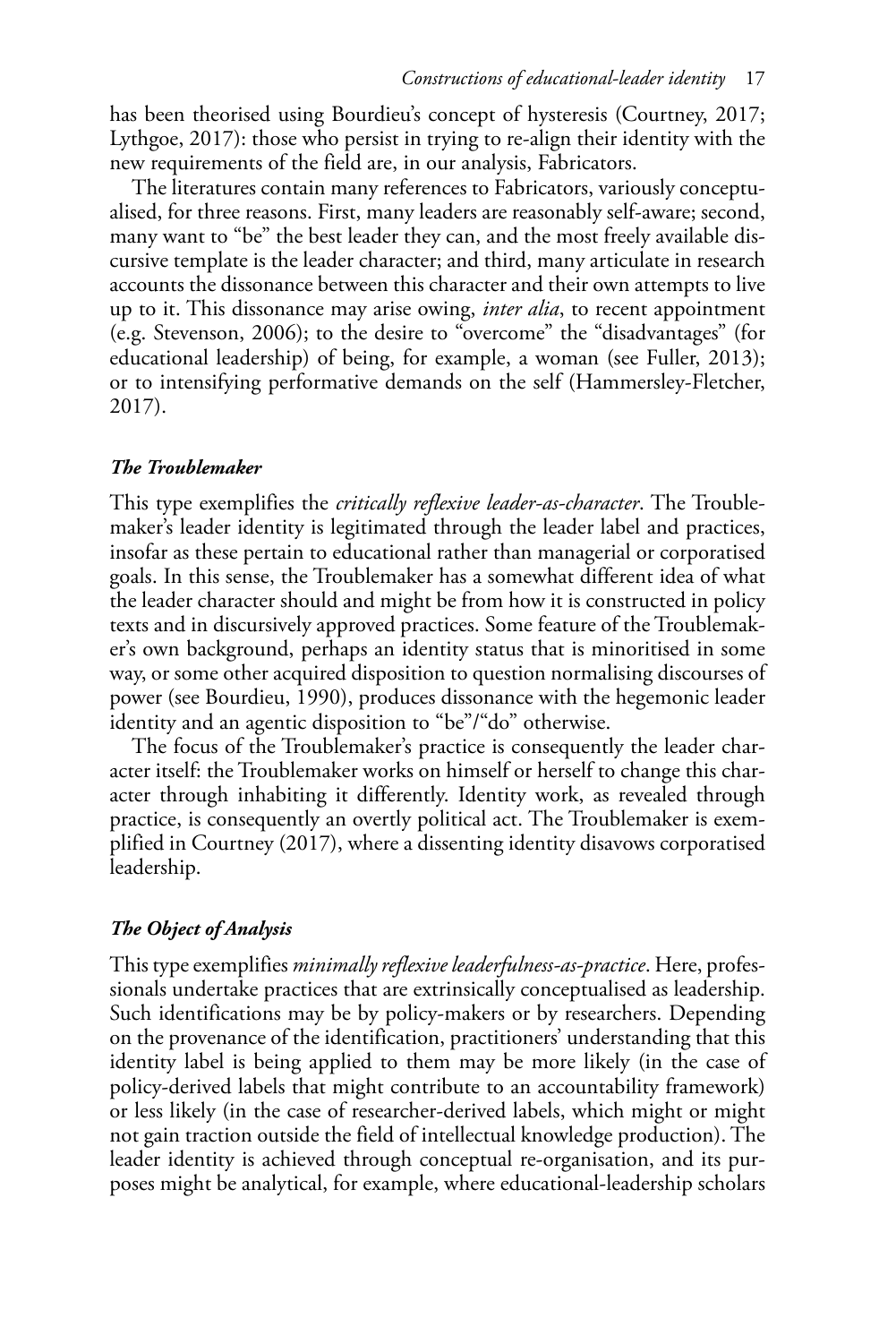make descriptive or normative interventions in the ontology of identity. Alternatively, its purposes may be political, for example, where policy-makers re-classify identities to influence professional practice or the discursive framework within which such practice occurs.

An example of this in the field of educational leadership is the "teacher leader", where practices and values historically associated with teaching are re-attributed to leadership (see Fitzgerald & Gunter, 2008). These include "coaching peers . . . encouraging parent participation, working with colleagues in small groups and teams, modelling reflective practice, or articulating a vision for improvement" (York-Barr & Duke, 2004, p. 263).

Through this process of ontological re-taxonomy, "teaching" becomes conceptually impoverished and "leadership" inflated. Arguably, it is part of the same process that has hollowed out the concept of management and transferred the more glamorous elements to leadership (Bush, 2008; Gunter, 2012).

## *The Reinterpreted*

This type exemplifies *self-reflexive leaderfulness-as-practice*. The Reinterpreted type occurs where holders of posts constructed as "leadership" are sufficiently aware of their own practice to engage in what they see as leader-identityconstructing activities; however, these are reinterpreted by policy-makers or scholars such that a new identity label is created and applied with social or scholarly significance. As for the Object of Analysis, the purpose of this process may be scholarly, where new understandings of leaderful identity may be illuminated through reinterpretation of existing praxis, or political, where ontological identity re-classification is intended to produce changes in leaders' practice and/or the structural conditions in which they work.

Examples of the former include Gewirtz and Ball's (2000) welfarist and new managerialist head teachers, Courtney's (2015a) corporatised school leaders and Hallinger's (1992) transformational leaders (applied to the education field from Burns' (1978) conceptualisation). Policy-derived examples include distributed leaders (e.g. DfES, 2004) and system leaders (DfE  $\&$ NCTL, 2018) and are significant in how they are also promoted normatively in the fields of research (Hopkins, 2008) and adopted into some school leaders' accounts of their identity (Hall, Gunter & Bragg, 2013). Where such ontological buy-in becomes significant, the Reinterpreted can become reoriented away from the practice-based and towards the leader-as-character dimensional aspect, prompting the evolution of that character.

#### *The Influencer (critically reflexive leaderfulness-as-practice)*

This type exemplifies *critically reflexive leaderfulness-as-practice*. The Influencer is unlikely to be in a formal leadership role for two reasons. First, the limitations of the leader character prevent him or her from engaging in the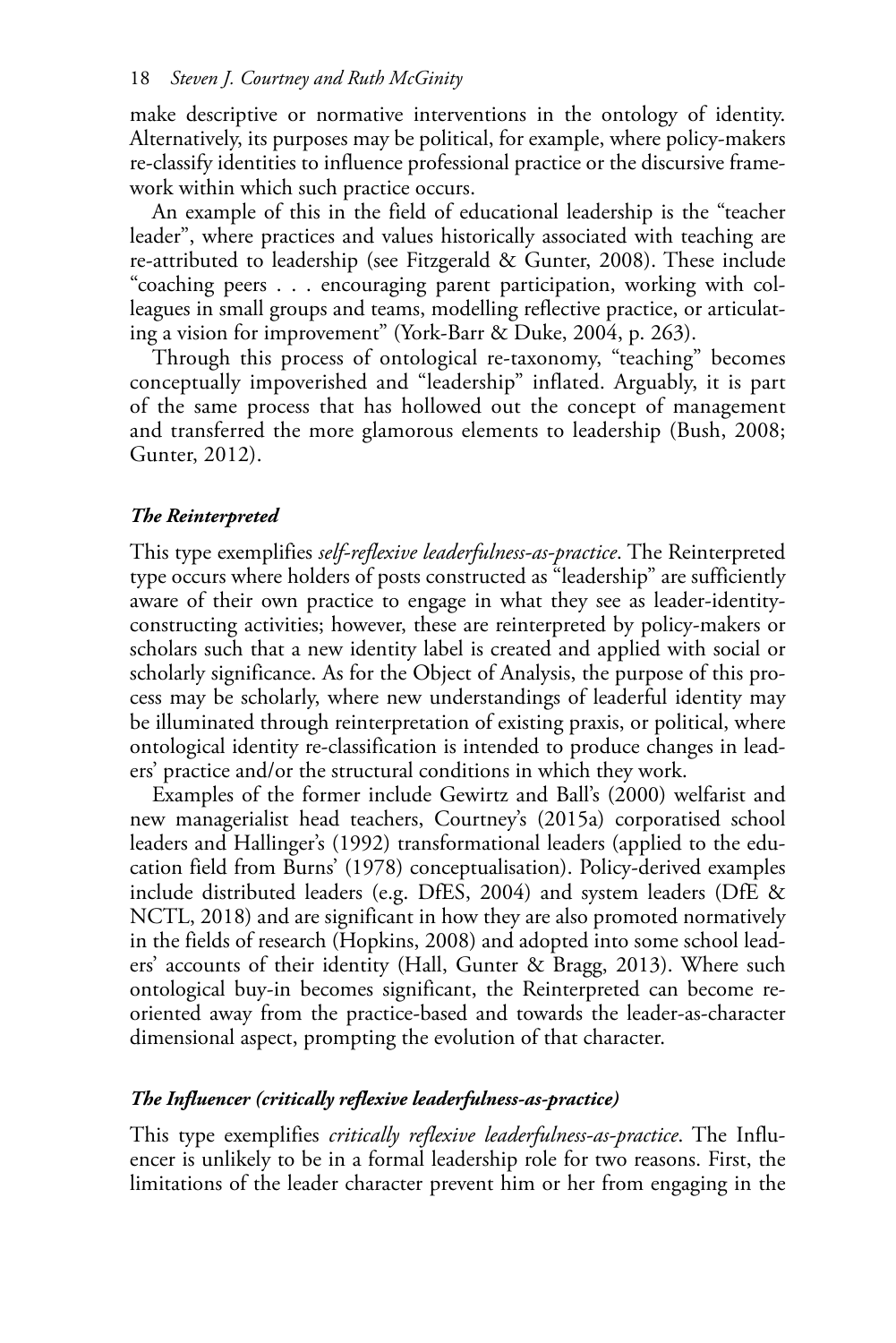practices he or she sees as necessary to effect change; and/or second, the Influencer does not see what he or she does as leadership at all: it is simply good practice in *improving professional processes through relationship-building*. The focus of the Influencer's practice is consequently practice itself: it is *this* about which the Influencer is critically reflexive, but only insofar as such practice influences others to the benefit of the organisational unit.

These benefits are realised only indirectly, through the Influencer acting agentically to influence others' reality through, for example, selecting the "frame" through which issues will be considered; and through taking care to position himself or herself and others in speech and activities such that professional relationships are enhanced (see Crevani, 2015). Leadership as an instrumentally oriented project is therefore rejected: the focus is on process, with positive outcomes a corollary rather than the objective. This constitutes a disruption of role-driven, teleological notions of leader and leading and so differentiates this type from the Object of Analysis, who reinforces existing power structures and roles (Fitzgerald & Gunter, 2008).

Such intentional relational practices have been discussed in the literatures, both in educational leadership (e.g. Eacott, 2015) and organisational leadership (Crevani, 2015; Cunliffe & Eriksen, 2011; Hosking, 2011). In relational leadership, the objectives are to alter colleagues' understanding of what is real and what is important through relationship-building to achieve organisational and/or professional-developmental objectives. Identity is developed in conversation with this disposition and these skills rather than with an actor's (mostly senior) location in the organisational hierarchy.

# **Taking the typology forward**

Our conceptualisation of constructions of educational-leader identity, presented through this mapping, has implications for both practice and research and so advances the conversation in a number of important ways. We suggest that it offers a new conceptual framework for researchers to think about identity and for those constructed as educational leaders to do identity work on themselves. In casting our interpretive net beyond the identity claims of the leader-as-subject, we have opened up the arenas of analysis and practice to new understandings of features that are in the literatures but that are not necessarily understood as identity issues; for example, Raelin's (2011) work on leaderful practice has not previously been explicitly and productively linked to identity in this way. Through our conceptualisation, we have shown how claims in the wider identity literatures that identity is performative (e.g. Jenkins, 2014) and relational (Crimp, 1992) can function ontologically, through developing and foregrounding an identity-in-practice dimension to our mapping: we see this as an invitation to practitioners in educational "leadership" roles to understand themselves and what they do – and what they *might* do – differently. The potential for change in professional praxis is clearly indicated by this typology but only if two conditions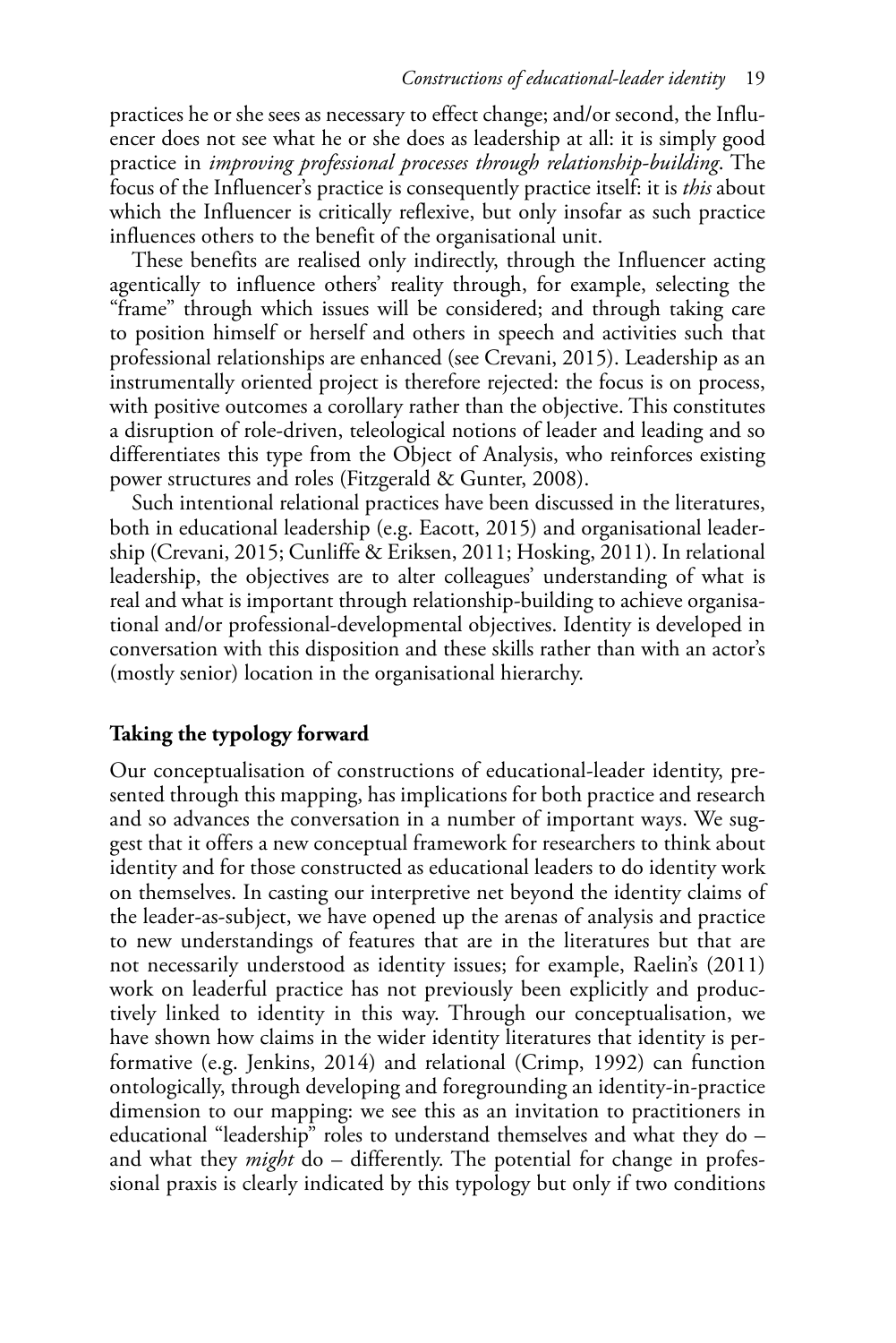are met. First, if professionals who are presently minimally reflexive or selfreflexive recognise themselves in it and act to move towards critical reflexivity. Second, if the critically reflexive engage more deeply or frequently in practices that shift elements of the leader character and/or that enhance professional relationships, which serve in turn to improve educational processes for learners, teachers and administrators. This is asking a lot, since the leader character has been established and enforced through countless policy documents, ministerial speeches, professional standards and other accountability frameworks in education systems internationally over the last 40 years. Despite local differences, there are recognisable similarities in how they tend to construct a professional "leader" identity that is functionalist, instrumental and in thrall to a standards agenda.

This contribution provides a methodological heuristic for the field of research in pointing out new directions for conceptual and empirical projects and in prompting questions concerning the necessity of new methods for revealing and constructing identities. For instance, the typology shows that critical-reflexivity is not presently a common or necessary attribute in the field of practice: new research projects framed by inventive methodologies are consequently required to capture it or to report it where located. A further scholarly contribution of this chapter through our typology is to provide a robust conceptual framework to enable the field to respond to Thrupp and Willmott's (2003) call for research in educational leadership less to reflect ideological and policy-driven imperatives. The intellectual work we have undertaken through our typology enables us to build on their call by asking more precisely for new projects and conceptual contributions that seek to locate and theorise critically reflexive forms of leaderful identity, including "through-practice" forms with an explicit democratic orientation (Raelin, 2011 ), and to develop ways of working as scholars that bring these new, critical forms to the attention of the field of practice in the way that the Distributed or Transformational Leader created new possibilities for "being" and "doing" in educational leadership.

## **References**

- Armstrong, P. W., Ko, J., & Bryant, D. A. (2018). Values-driven leadership through institutional structures and practices: How successful schools in England and Hong Kong "absorb" policy. *Leadership and Policy in Schools*, 17(3), 360–372.
- Ball, S. J. (2000). Performativities and fabrications in the education economy: Towards the performative society. Australian Educational Researcher, 27(2), 1-23.
- Ball, S. J., & Reay, D. (2000). Essentials of female management. *Educational Management & Administration*, *28* (2), 145–159.
- Blount, J. M. (2003). Homosexuality and school superintendents: A brief history. *Journal of School Leadership*, *13* (1), 7–26.
- Bolam, R. (1999). Educational administration, leadership and management: Towards a research agenda. In T. Bush, L. Bell, R. Bolam, R. Glatter, & P. Ribbins (Eds.), *Educational management: Redefining theory, policy and practice* (pp. 193–206). London: Paul Chapman.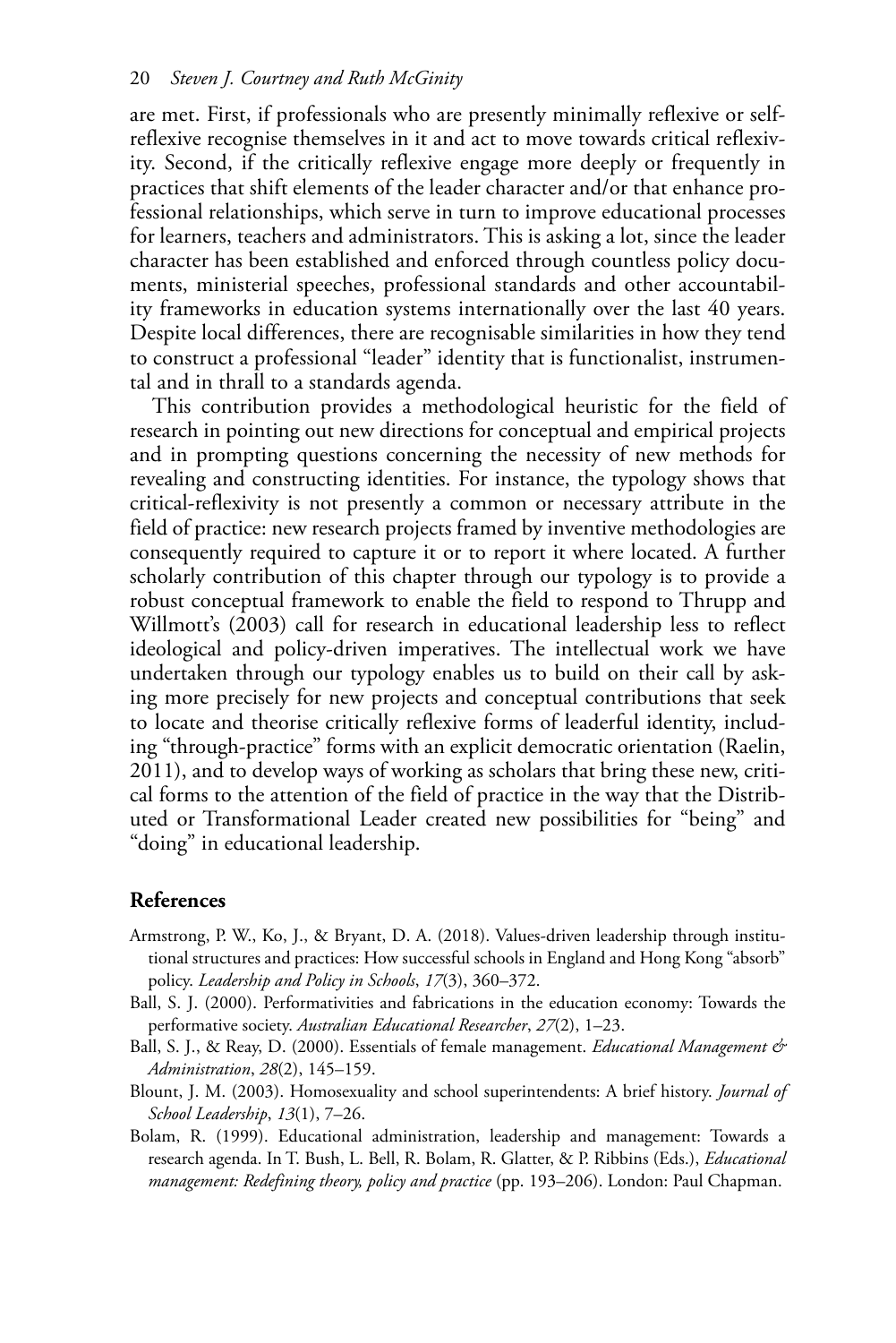Bourdieu, P. (1990). *The logic of practice*. Cambridge: Polity Press.

- Bradbury, L., & Gunter, H. M. (2006). Dialogic identities: The experiences of women who are headteachers and mothers in English primary schools. *School Leadership & Management*, *26* (5), 489–504.
- Bruce, S., & Yearley, S. (2006). *The Sage dictionary of sociology*. London: Sage Publications.
- Burns, J. M. (1978). *Leadership*. New York: Harper & Row.
- Bush, T. (2008). From management to leadership: Semantic or meaningful change? *Educational Management Administration & Leadership*, *36* (2), 271–288.
- Courtney, S. J. (2014). Inadvertently queer school leadership amongst lesbian, gay and bisexual (LGB) school leaders. *Organization*, *21* (3), 383–399.
- Courtney, S. J. (2015a). Corporatised leadership in English schools. *Journal of Educational Administration and History*, *47* (3), 214–231.
- Courtney, S. J. (2016). Post-panopticism and school inspection in England. *British Journal of Sociology of Education*, *37* (4), 623–642.
- Courtney, S. J. (2017). Corporatising school leadership through hysteresis. *British Journal of Sociology of Education*, *38* (7), 1054–1067.
- Courtney, S. J., & Gunter, H. M. (2015). Get off my bus! School leaders, vision work and the elimination of teachers. *International Journal of Leadership in Education: Theory and Practice*, *18* (4), 395–417.
- Courtney, S. J., McGinity, R., & Gunter, H. M. (2018). *Educational leadership: Theorising professional practice in neoliberal times* (S. J. Courtney, R. McGinity, & H. M. Gunter, Eds.). Abingdon and New York: Routledge.
- Crevani, L. (2015). Relational leadership. In B. Carroll, J. Ford, & S. Taylor (Eds.), *Leadership: Contemporary critical perspectives* (pp. 188–211). London: Sage Publications.
- Crimp, D. (1992). Right on, girlfriend! *Social Text*, *33* , 2–18.
- Crow, G., Day, C., & Møller, J. (2017). Framing research on school principals' identities. *International Journal of Leadership in Education*, *20* (3), 265–277.
- Cunliffe, A. L. (2003). Reflexive inquiry in organizational research: Questions and possibilities. *Human Relations*, *56* (8), 983–1003.
- Cunliffe, A. L. (2009). The philosopher leader: On relationalism, ethics and reflexivity: A critical perspective to teaching leadership. *Management Learning*, 40(1), 87-101.
- Cunliffe, A. L., & Eriksen, M. (2011). Relational leadership. *Human Relations*, *64*(11), 1425–1449.
- Department for Education, & National College for Teaching and Leadership. (2018). *Teaching schools and system leaders: Get support for you and your school*. London: Department for Education. Retrieved from [www.gov.uk/guidance/system-leaders-who-they-are-and-what-they-do](http://www.gov.uk)
- DfES. (2004). *National standards for headteachers*. London: DfES.
- Eacott, S. (2014). *Educational leadership relationally: A theory and methodology for educational leadership, management and administration*. Rotterdam: Sense Publishers.
- Eacott, S. (2015). The (Im)possibility of "leadership". In *Educational leadership relationally*. Rotterdam: Sense Publishers.
- Fitzgerald, T., & Gunter, H. M. (2008). Contesting the orthodoxy of teacher leadership. *International Journal of Leadership in Education*, *11* (4), 331–340.
- Fullan, M. (2008). *The six secrets of change*. San Francisco: Jossey-Bass.
- Fuller, K. (2013). *Gender, identity and educational leadership*. London: A&C Black.
- Fuller, K. (2017). Theory sex to leadership heteroglossia: Using gender theories to surface discourses of headteacher compliance and transgression. In S. J. Courtney, R. McGinity, & H. M. Gunter (Eds.), *Educational leadership: Theorising professional practice in neoliberal times*  (pp. 12–26). London: Routledge.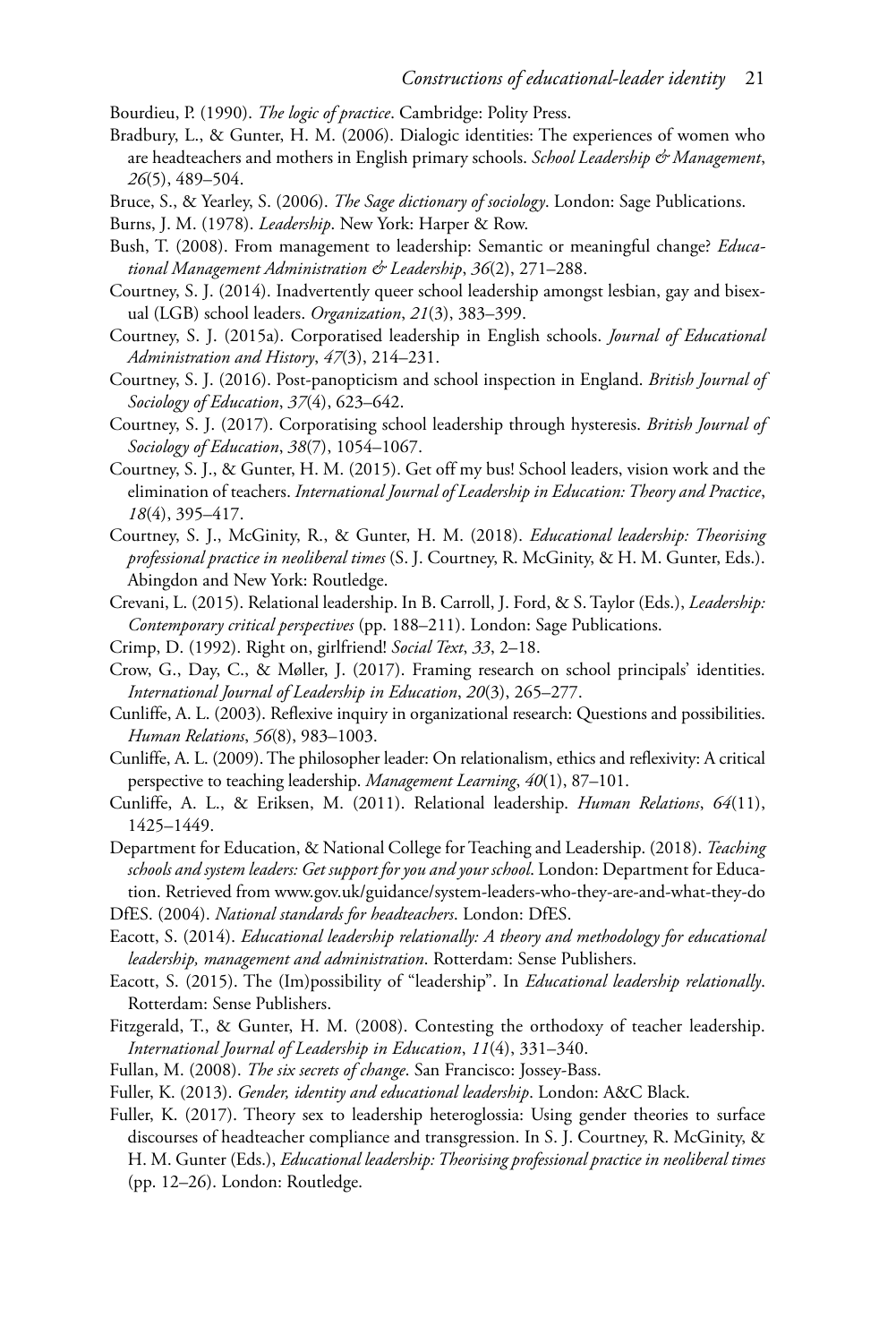#### 22 *Steven J. Courtney and Ruth McGinity*

- Gewirtz, S., & Ball, S. J. (2000). From "Welfarism" to "New Managerialism": Shifting discourses of school headship in the education marketplace. *Discourse: Studies in the Cultural Politics of Education*, *21* (3), 253–268.
- Gunter, H. M. (2001). Critical approaches to leadership in education. *The Journal of Educational Enquiry*, *2* (2), 94–108.
- Gunter, H. M. (2012). *Leadership and the reform of education*. Bristol: Policy Press.
- Hall, D., Gunter, H. M., & Bragg, J. (2013). Leadership, new public management and the re-modelling and regulation of teacher identities. *International Journal of Leadership in Education*, *16* (2), 173–190.
- Hallinger, P. (1992). The evolving role of American principals: From managerial to instructional to transformational leaders. *Journal of Educational Administration*, *30* (3), 35–48.
- Hammersley-Fletcher, L. (2017). Re-figuring the world of educational leadership: Struggles with performance, disenfranchisement and critical consciousness. In S. J. Courtney, R. McGinity, & H. M. Gunter (Eds.), *Educational leadership: Theorising professional practice in neoliberal times* (pp. 27–41). London: Routledge.
- Hopkins, D. (2008). Realizing the potential of system leaders. In B. Pont, D. Nusche, & D. Hopkins (Eds.), *Improving school leadership, volume 2: Case studies on system leadership*  (pp. 21–35). Paris: OECD.
- Hosking, D. M. (2011). Telling tales of relations: Appreciating relational constructionism. *Organization Studies*, *32* (1), 47–65.
- Jenkins, R. (2014). *Social Identity* (4th ed.). London and New York: Routledge.
- Johnson, L. (2016). Boundary spanners and advocacy leaders: Black educators and race equality work in Toronto and London, 1968–1995. *Leadership and Policy in Schools*, *15*(1), 91–115.
- Leithwood, K. (2005). Understanding successful principal leadership: Progress on a broken front. *Journal of Educational Administration*, *43* (6), 619–629.
- Lugg, C. A., & Tooms, A. K. (2010). A shadow of ourselves: Identity erasure and the politics of queer leadership. *School Leadership & Management*, *30* (1), 77–91.
- Lythgoe, A. (2017). Theorising senior leader identity in schools in areas of economic hardship. In S. J. Courtney, R. McGinity, & H. M. Gunter (Eds.), *Educational leadership: Theorising professional practice in neoliberal times* (pp. 42–55). London: Routledge.
- MacIntyre, A. (2013). *After virtue* (Revelation). London and New York: Bloomsbury.
- Maclure, M. (1993). Arguing for your self: Identity as an organising principle in teachers' jobs and lives. *British Educational Research Journal*, *19* (4), 311–322.
- McGinity, R. (2015). Innovation and autonomy at a time of rapid reform: An English case study. *NordSTEP: Nordic Journal of Studies in Educational Policy*, *1*(28652), 62–72. [http://](http://dx.doi.org)  [dx.doi.org/10.3402/nstep.v1.28652](http://dx.doi.org)
- Raelin, J. (2011). From leadership-as-practice to leaderful practice. *Leadership*, *7* (2), 195–211.
- Ribbins, P., & Gunter, H. M. (2002). Mapping leadership studies in education: Towards a typology of knowledge domains. *Educational Management & Administration*, *30* (4), 359–385.
- Rogers, S. (2017). Behind and beyond "moral purpose" in contemporary school leadership reform: The challenges for critical research? In S. J. Courtney, R. McGinity, & H. M. Gunter (Eds.), *Educational leadership: Theorising professional practice in neoliberal times* (pp. 138–150). London: Routledge.
- Sahlberg, P. (2011). The fourth way of Finland. *Journal of Educational Change*, *12* (2), 173–185. Sinclair, A. (2005). Body possibilities in leadership. *Leadership*, *1* (4), 387–406.
- Stevenson, H. (2006). Moving towards, into and through principalship: Developing a framework for researching the career trajectories of school leaders. *Journal of Educational Administration*, *44* (4), 408–420.